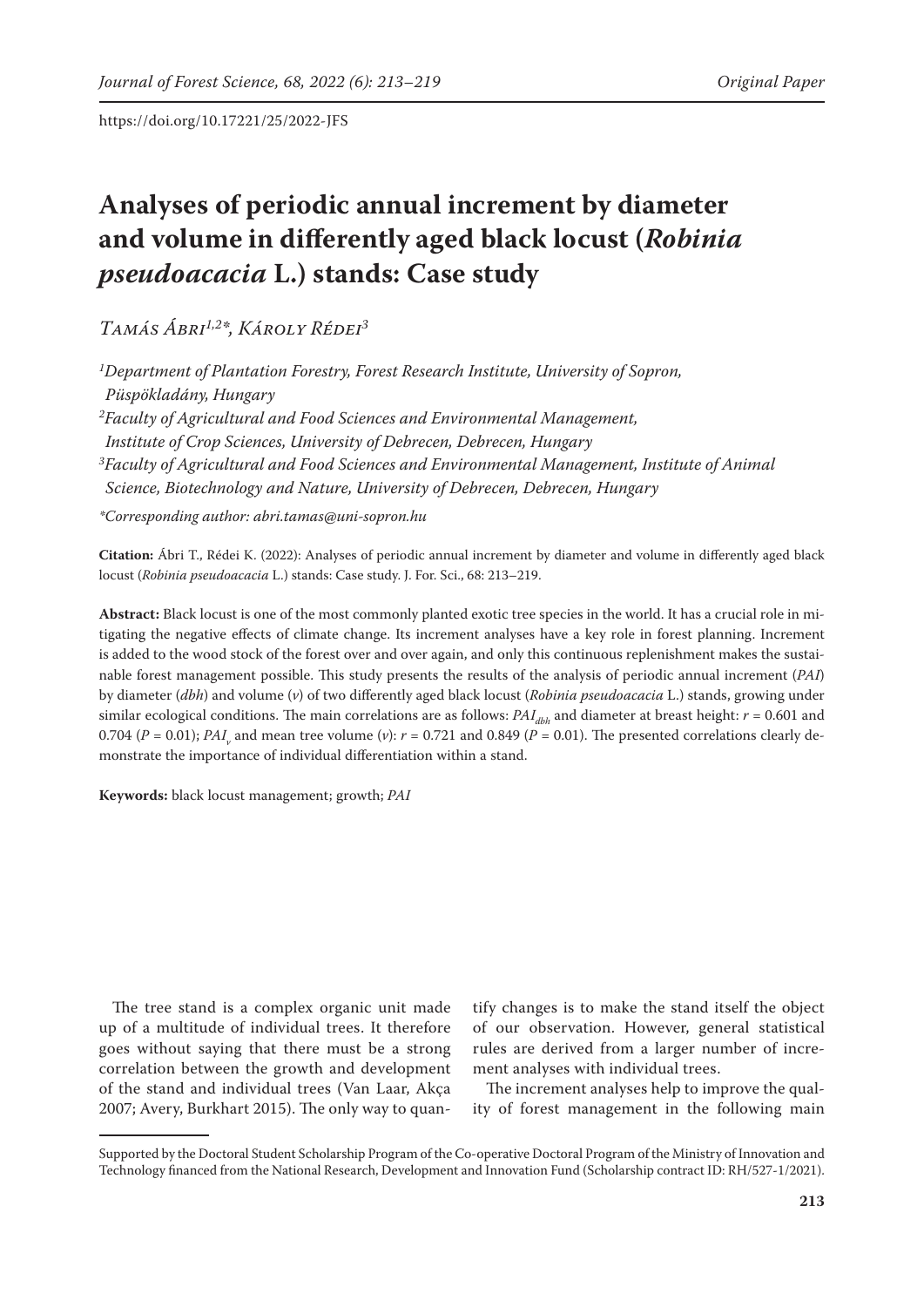aspects: providing a feedback on the correctness of pest management; serving as a predictive tool for future planning and management; having the knowledge of increment, suitable silvicultural and management practices can be applied; deciding the length of rotation; useful tool for yield regulation (Assmann 1961; Clutter et al. 1983; Rédei et al. 2012).

The three conventional indicators of increment are as follows: periodic annual increment (PAI), current annual increment (CAI) and mean annual increment (MAI). PAI is the change in the size of the tree between the beginning and ending of a growth period, divided by the number of years that was designated as the growing period. CAI is the increment over a period of one year at any stage in the tree history. It varies from year to year being affected by ecological factors, site conditions and treatment. For this reason, it is a common practice to express the increment as a mean over the period of a year, called the periodic annual increment. The PAI is a more realistic indicator of the capacity of a tree (or a stand) of a certain age or size to grow. Increment data must be related to tree age or size. The data are meaningless otherwise (Van Laar, Akça 2007; Avery, Burkhart 2015).

Black locust (*Robinia pseudoacacia* L.) is one of the most commonly planted broadleaved introduced tree species, used for forestry and wood production in Europe (Nicolescu et al. 2018, 2020). Soon after its introduction into Europe it also started to be used for amelioration, reclamation of disturbed sites (DeGomez, Wagner 2001; Quinkenstein et al. 2012; Enescu, Danescu 2013; Lange et al. 2022), leaf forage (Zhang et al. 2012; Nicolescu et al. 2020), biomass production (Grünewald et al. 2009; Böhm et al. 2011; Rédei et al. 2011; Manzone et al. 2015; Lange et al. 2022), honey production and shading (Keresztesi 1988). Moreover, the tree is suitable for planting in urban or industrial areas due to its tolerance to air pollution, drought, toxic, salty or nutrient-poor soils. It is also to be considered as a significant tree species in mitigating the negative effects of global and local climate change on the environment including forest management (Rédei et al. 2013; Mantovani et al. 2014; Moser et al. 2016, 2018; Keserü et al. 2021; Ábri et al. 2022). The ecological risks of black locust are well-known, and many studies have been published on this subject (Vítková, Kolbek 2010, Vítková et al. 2015, 2017; Sádlo et al. 2017). However, if the relevant cultivation technology

is followed, the invasive characteristics of *Robinia pseudoacacia* can be significantly reduced (Rédei 1984; Rédei et al. 2017; Nicolescu et al. 2020).

In Hungary, black locust is also one of the most important stand-forming forest tree species, covering approximately 24% of the forest land and providing 25% of the annual timber supply (FAO 2020). In spite of this fact, there are only few national and international research results on the increment analyses of diameter and volume in black locust stands. Systematic increment and yield studies allow a better understanding of the impact of tending cuttings on increment (growth and yield) and a more precise determination of their intervals. Growth studies can also help in the selection of tree species, as they can be used to analyse the effects closely related to changes in site conditions (climate change). The aim of this study is to present case studies of the growth (increment) conditions of black locust, which is an important tree species in many countries and which plays a key role in mitigating the negative effects of local and global climate change, thus the presented results and relationships are crucial for predicting its yield. Furthermore, such analyses are also important from an economic aspect. Our paper aims to contribute to this subject in informative and innovative ways.

# **MATERIAL AND METHODS**

**Study site.** Our experimental plots (500 m<sup>2</sup> per plot) are located in the Nyírség region, northeastern Hungary. In this area the annual average temperature is 10.4 °C and the total annual precipitation is 527.4 mm (HMS 2022). One of the plots is in subcompartment Nyírbátor 27A (47°50'19''N, 22°11'47''E), and the other is in Nyírbátor 28A (47°50'10''N, 22°11'51''E). The site type [according to Járó and Lengyel (1988)] of the subcompartments is as follows: hornbeam-oak forest climate, free-draining site, 'kovárvány' brown forest soil type. The depth of the soil is medium deep and the soil texture is sand (Nyírbátor 27A). The site type of Nyírbátor 28A subcompartment is almost the same, but the soil type is humic sandy soil. The selected stands have a normal stand structure. There were three tending cuttings performed at the age of 7, 13 and 20 years [according to Rédei (1984)].

**Assessed parameters.** We carried out two full inventories in the stands. The first at the age of 21 (Nyírbátor 28A) and 23 years (Nyírbátor 27A), and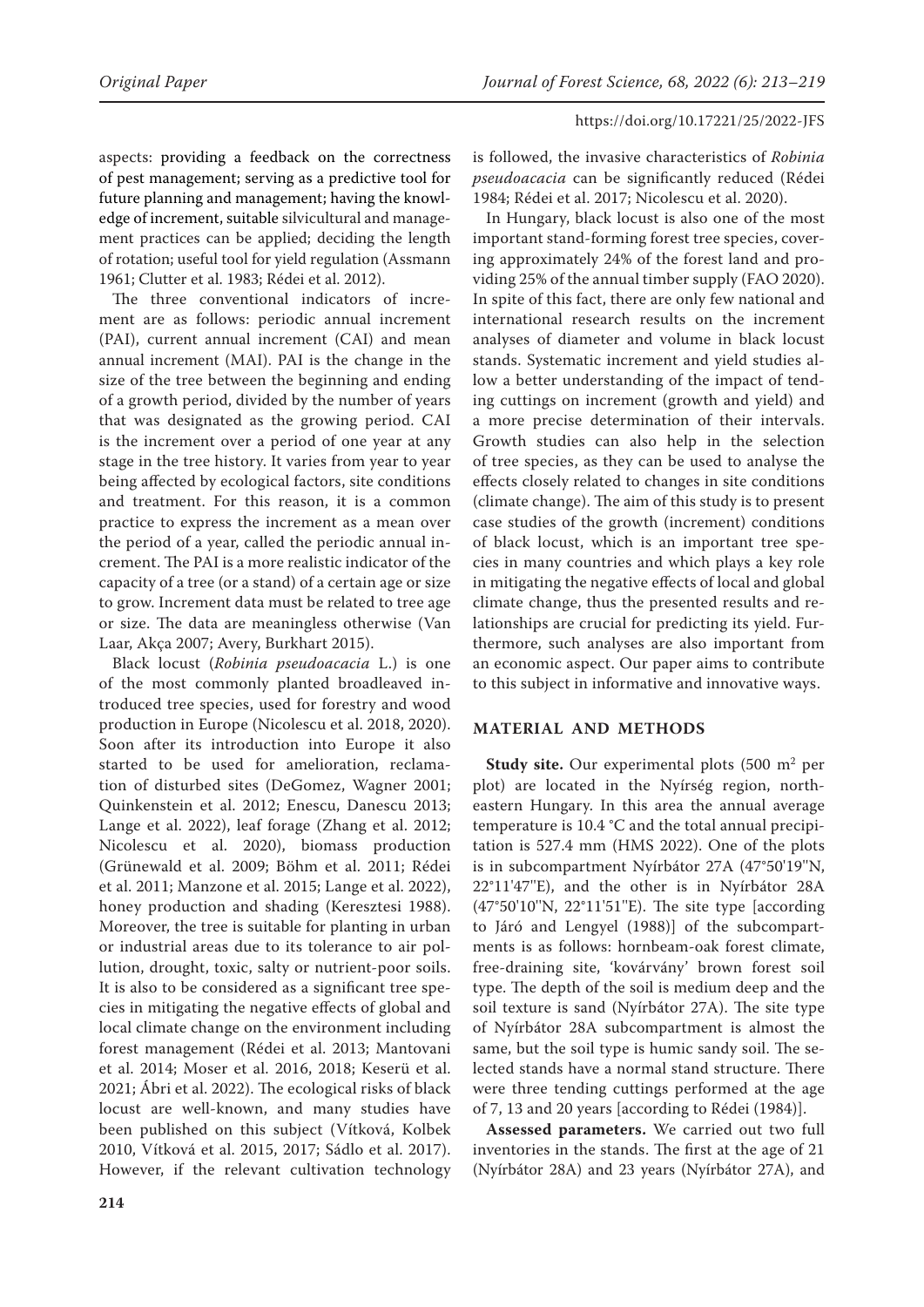the second one was at the ages of 25 (Nyírbátor 28A) and 27 years. During the full inventories, for each tree (*N* = 34 in the plot of Nyírbátor 28A subcompartment and  $N = 31$  in the plot of Nyírbátor 27A) diameter at breast height (*dbh*) and height (*h*) were measured according to the relevant international forest measurement methods (Van Laar, Akça 2007). We used Vertex IV forestry hypsometer (Haglöf, Sweden) for the height measuring. The basal area (*ba*) was calculated using Equation (1) and the stem volume (mean tree volume; *v*) of each tree was calculated using Equation (2), a volume function based on the volume table for black locust (Sopp, Kolozs 2013).

$$
ba = \frac{dbh^2 \times \pi}{4} \tag{1}
$$

where:

*ba* – basal area of a single tree  $(m^2)$ ;

*dbh* – diameter at breast height of a single tree (cm).

$$
\nu = 10^{-8} \times dbh^2 \times h \times \left(\frac{h}{h-1.3}\right)^4 \times
$$
  
 
$$
\times \left(-0.6326 \times dbh \times h + 20.23 \times dbh + 3.034\right)
$$
 (2)

where:

 $\nu$  – stem volume  $(m^3)$ ;

*dbh* – diameter at breast height of a single tree (cm); *h* – tree height of a single tree (m).

We also calculated these parameters at the stand level. The height of the stands (*H*) was determined by Lorey's formula (Lorey 1878). In the case of the diameter of the stands (*DBH*) we used quadratic mean diameter (Van Laar, Akça 2007). The growing spaces per tree were measured by Equation (3). The most important key characteristics of the stands are listed in Table 1.

$$
Gs = \frac{N}{10\,000} \tag{3}
$$

where:

 $Gs - growing space (m<sup>2</sup>)$ ;  $N$  – number of stems (stems·ha<sup>-1</sup>).

In forestry, periodic annual increment (*PAI*) is the change in the size of a tree between the beginning and ending of a growth period, divided by the number of years that was designated as the growing period (Avery, Burkhart 2015):

$$
PAI = \frac{Y_2 - Y_1}{T_2 - T_1}
$$
\n<sup>(4)</sup>

where:

*PAI* – periodic annual increment;

*Y*<sub>1</sub>; *Y*<sub>2</sub> – the yield (*DBH*, volume, etc.) at times 1 and 2;<br>*T*<sub>1</sub> – the year starting the growth period;

*T*<sub>1</sub> – the year starting the growth period;<br>*T*<sub>2</sub> – the end year of the growth period.

– the end year of the growth period.

**Statistical analyses.** We compared *PAI<sub>dbh</sub>*, *PAI*<sub>v</sub>, *dbh*, *h* and *v* values using Pearson's correlation (*r*) and linear regression analyses. The results are shown in matrix tables and in scatter plots. Statistical evaluations were performed by Microsoft Excel (Version 2016, 2016) (for linear regression lines, determination of the  $R^2$  values) and IBM SPSS (Version 25, 2017) software packages (for Pearson's correlation).

#### **RESULTS**

A matrix of correlation coefficients for *PAI<sub>dbh</sub>* and *PAI<sub>v</sub>* as a function of diameter at breast height (*dbh*), tree height (*h*) and stem volume is provided for both experimental sites. Tables 2 and 3 show the results of Pearson's correlation of the data from

Table 1. Key characteristics of the stands (subcompartments Nyírbátor 27A and Nyírbátor 28A)

| Subcompartment | Age<br>(vears) | Н<br>(m) | DBH<br>(cm) | ΒA<br>$(m^2 \cdot ha^{-1})$ | $(m^3 \cdot ha^{-1})$ | Ν<br>$(\text{stem} \cdot \text{ha}^{-1})$ | $\nu$<br>$\rm (m^3)$ | <b>DBH/H</b><br>(%) | Gs<br>(m <sup>2</sup> ) |
|----------------|----------------|----------|-------------|-----------------------------|-----------------------|-------------------------------------------|----------------------|---------------------|-------------------------|
| Nyírbátor 28A  | 21             | 20.1     | 18.23       | 17.99                       | 210.44                | 680                                       | 0.3095               | 90                  | 14.71                   |
|                | 25             | 20.8     | 20.72       | 23.23                       | 254.43                |                                           | 0.3742               | 100                 |                         |
| Nyírbátor 27A  | 23             | 20.6     | 20.07       | 19.87                       | 246.43                | 620                                       | 0.3975               | 97                  | 16.13                   |
|                | 27             | 21.0     | 22.45       | 24.87                       | 298.19                |                                           | 0.4810               | 107                 |                         |

*H* – Lorey's height; *DBH* – diameter of the stand; *BA* – basal area of the stand; *V* – volume; *N* – number of stems; *v* – stem volume; *DBH*/*H* – stability index; *Gs* – growing space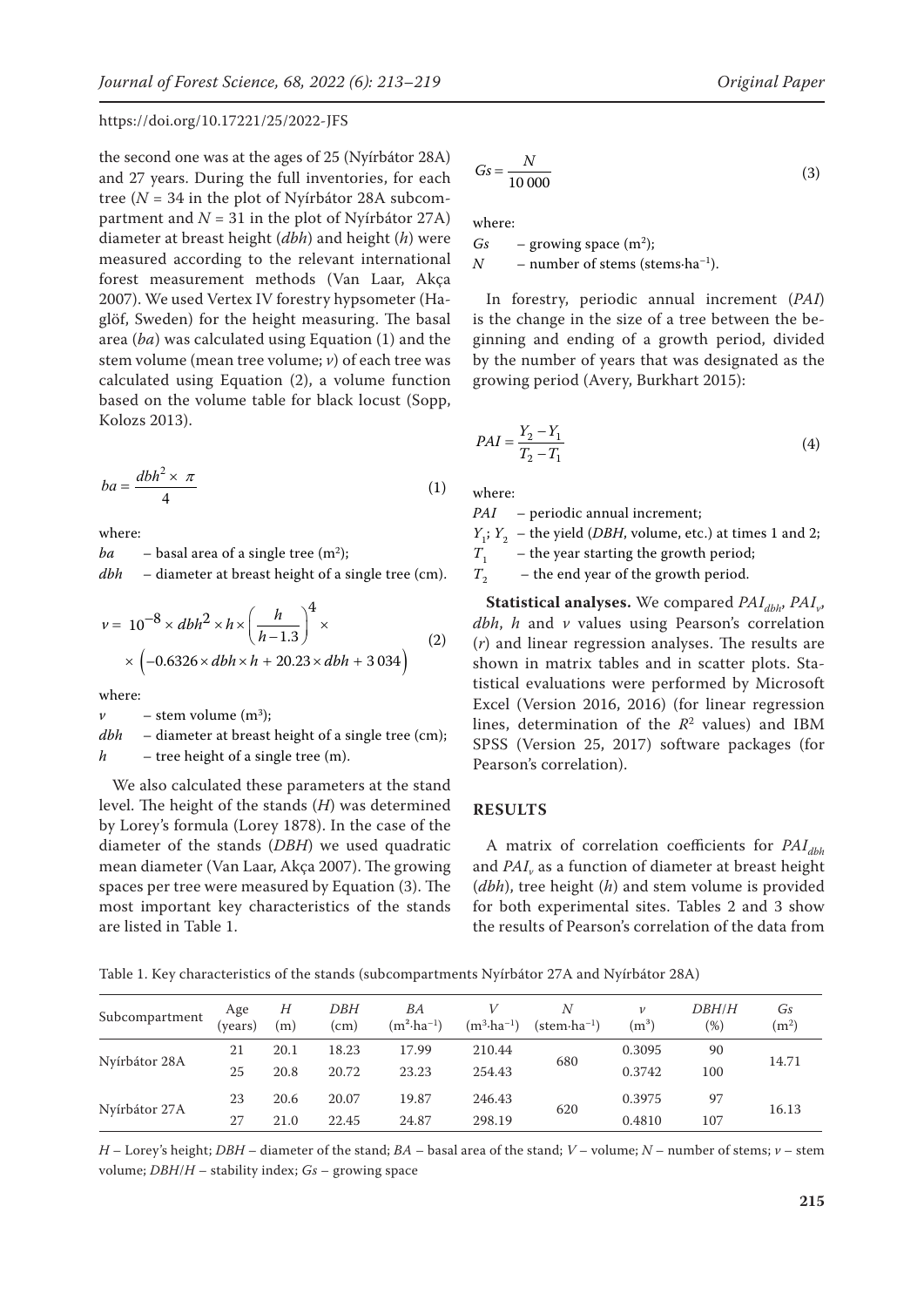| Variables   | dhh      | h        | $\boldsymbol{\nu}$ | $PAI_{dbh}$ | $PAI_{\nu}$ |
|-------------|----------|----------|--------------------|-------------|-------------|
| dbh         |          | $0.920*$ | $0.980*$           | $0.601*$    | $0.702*$    |
| h           | $0.920*$ |          | $0.853*$           | $0.543*$    | $0.633*$    |
| $\nu$       | $0.980*$ | $0.853*$ |                    | $0.609*$    | $0.721*$    |
| $PAI_{dbh}$ | $0.601*$ | $0.543*$ | $0.609*$           |             | $0.966*$    |
| $PAI_{\nu}$ | $0.702*$ | $0.633*$ | $0.721*$           | $0.966*$    |             |

Table 2. Pearson correlation matrix (Nyírbátor 28A)

\*correlation is significant at the 0.01 level (2-tailed); *dbh* – diameter at breast height; *h* – tree height; *v* – mean tree volume;  $PAI_{dbh}$  – periodic annual increment in diameter;  $PAI_v$  – periodic annual increment in volume

subcompartments (Nyírbátor 28A, Nyírbátor 27A). As evident from Table 2, the highest correlation coefficient  $r = 0.980$  ( $P = 0.01$ ) was found between *dbh* and volume. This is followed by  $PAI_{dhh}$  and *PAIv* (*r* = 0.966), *dbh* and *h* (*r* = 0.920), and *h* and *v*  $(r = 0.853)$ . The Pearson's r in the case of  $PAI_{dbh}$  and *dbh* is  $r = 0.601$ , and  $\nu$  and  $PAI_v r = 0.721$ .

In Nyírbátor 27A (Table 3) we have got similar results like in Table 2: we found strong correlations between the studied parameters. The main correlations are as follows.  $PAI_{dbh}$  and  $dbh$ :  $r = 0.704$  $(P = 0.01)$ ; *PAI<sub>v</sub>* and *v*:  $r = 0.849$  ( $P = 0.01$ ).



Figure 1. Linear regression between periodic annual increment in diameter (*PAI<sub>dbh</sub>*) and diameter at breast height (*dbh*)



Figure 2. Linear regression between periodic annual increment in volume (*PAI<sub>v</sub>*) and mean tree volume (*v*)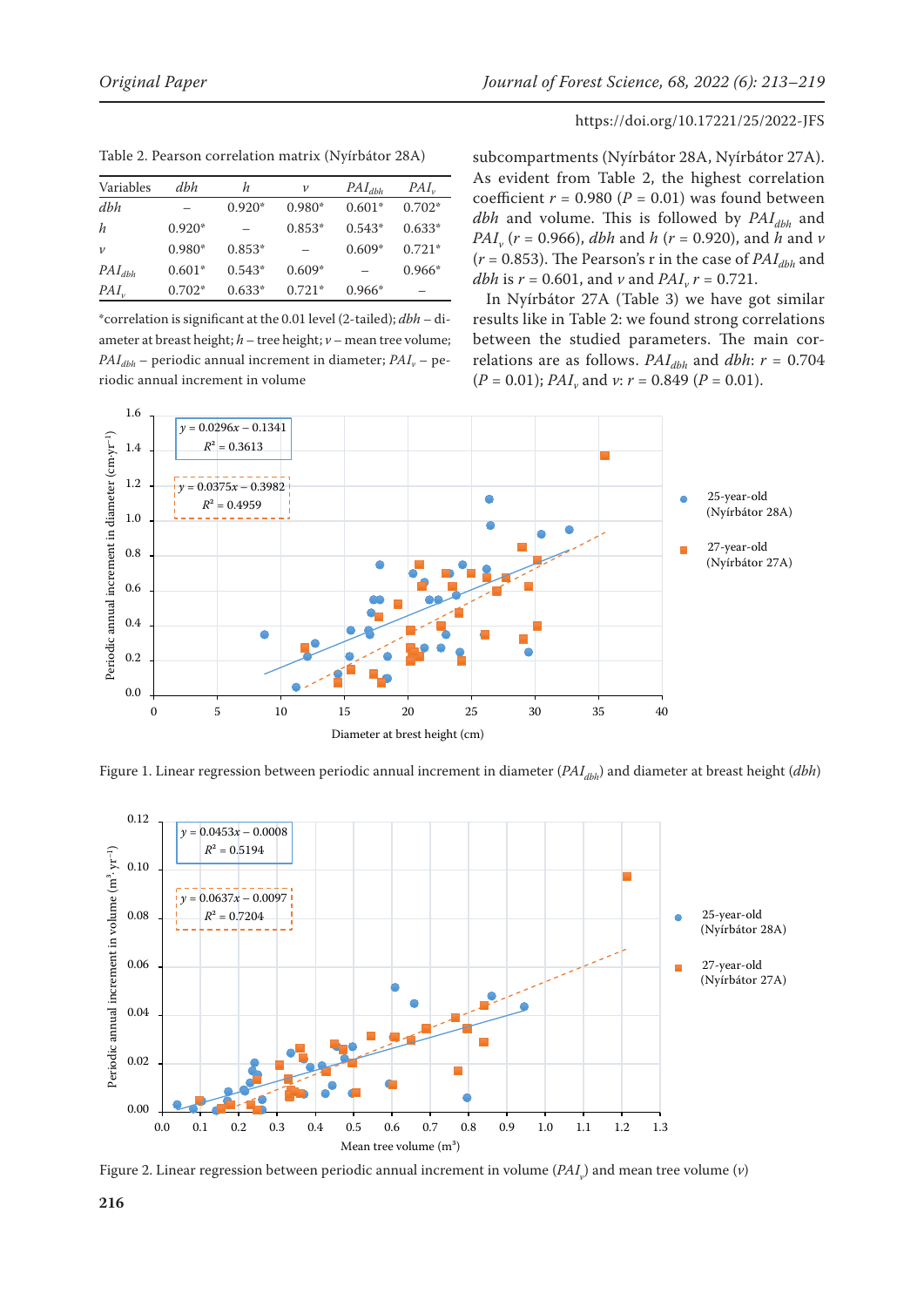| Table 3. Pearson correlation matrix (Nyírbátor 27A) |  |
|-----------------------------------------------------|--|
|-----------------------------------------------------|--|

| Variables   | dhh      | h        | $\mathcal V$ | $PAI_{dbh}$ | $PAI_{v}$ |
|-------------|----------|----------|--------------|-------------|-----------|
| dbh         |          | $0.980*$ | $0.984*$     | $0.704*$    | $0.797*$  |
| h           | $0.980*$ |          | $0.938*$     | $0.685*$    | $0.747*$  |
| $\nu$       | $0.984*$ | $0.938*$ |              | $0.730*$    | $0.849*$  |
| $PAI_{dbh}$ | $0.704*$ | $0.685*$ | $0.730*$     |             | $0.944*$  |
| PAI         | $0.797*$ | $0.747*$ | $0.849*$     | $0.944*$    |           |

\*correlation is significant at the 0.01 level (2-tailed); *dbh* – diameter at breast height; *h* – tree height; *v* – mean tree volume;  $PAI_{ab}$  – periodic annual increment in diameter;  $PAI_{ab}$  – periodic annual increment in volume

Figure 1 provides with a linear regression the relationship between *PAI<sub>dbh</sub>* and *dbh* in two differently aged (25-year-old stand in Nyírbátor 28A subcompartment and 27-year-old stand in Nyírbátor 27A subcompartment) black locust stands. The coefficients of determination are  $R^2 = 0.3613$  and  $R^2$  = 0.4959. These  $R^2$  values are acceptable.

Next, linear regression equations were developed to study the relationship between  $PAI<sub>v</sub>$  and  $v$ . The results are shown in Figure 2:  $R^2$  = 0.5194 (in Nyírbátor 28A subcompartment) and  $R^2 = 0.7204$ (in Nyírbátor 27A subcompartment).

#### **DISCUSSION**

The growth pattern, and consequently the set of increments, is greatly affected by age, site, tree species and stand structure (Silva et al. 1996; da Silva et al. 2002; Seo et al. 2014; Nicolescu et al. 2020). The increment is also affected to a large extent by the frequency, type and intensity of tending cuttings (clearings, thinnings) carried out in the stand (Bradley 1963; Harrison et al. 1986; Schuler et al. 2017). Differences in growth within stands have a significant effect on diameter at breast height and volume, among others. All of these can be verified numerically in this study (see *R* values in the presented matrix tables).

The study focused on the diameter and volume increment of a black locust stand (age 10–27 years, yield class II) has shown that in comparison with the *PAI* in *dbh* values of trees in height class I, trees in height class II have reached 83.3%, while in class III only 43.9%. The same relations of 59.0% and 24.5% for volume were found. The mean values of the whole stand were close to those of height class II. According to the distribution of the *PAI* in volume between 10 and 27 years of age, 50% of the values

were between  $2.00$  and  $13.88 \text{ dm}^3$ , 73% were between  $2.00$  and  $19.82$  dm<sup>3</sup>, and  $96\%$  were between  $2.00$  and  $37.64 \text{ dm}^3$ . The range of  $13.88 - 19.82 \text{ dm}^3$  had the highest occurrence (24.5%) (Rédei, Ábri 2021).

An important field of the practical use of increment values is the definition of the profitability of timber production. An econometric study of Hungarian black locust stands shows that at the total growing stock value of 6  $\text{m}^3\text{-}\text{yr}^{-1}\text{-}\text{ha}^{-1}$ , the management is still profitable (Rédei et al. 2012).

Increment data also play a great role in determining the final cutting age, which assumes the highest yield in plantation forestry. In the black locust management, it is obvious to grow until approximately the age of maximum MAI or until the time of some other measures of economic maturity and then clear-felling the whole crop. This ensures high productivity and it is simple to carry out. Felling an even-aged stand at the age when maximum MAI is attained is analogous to harvesting a natural forest at the late pioneer stage of succession when the mean annual net primary production is at its highest. Since monocultures predominate in simple plantation forestry, the species chosen to grow in them are of paramount importance (Savill et al. 1997).

## **CONCLUSION**

However, it should be noted that the authoritative international studies on growth, increment and primary wood production are relatively limited in their coverage of "growth theory", with a more in-depth examination of the factors that affect growth. One reason for this may be that the relevant research work focuses mainly on modelling the growth of tree stands, with little emphasis on studying the relationships between the factors that affect the growth.

This paper has shown the significant correlations of the main stand structural factors (diameter at breast height and stem volume) between periodic annual increments by diameter and stem volume. By comparing the two figures, Figure 2 provides a more reliable correlation, not only for the study of the given stand structure, but also for practical silviculture. A large amount of data is needed to obtain tabularly summarized, mathematically modellable results. However, the partial results highlight the importance of the research related to the increment and the fact that the stand improvement can affect this characteristic.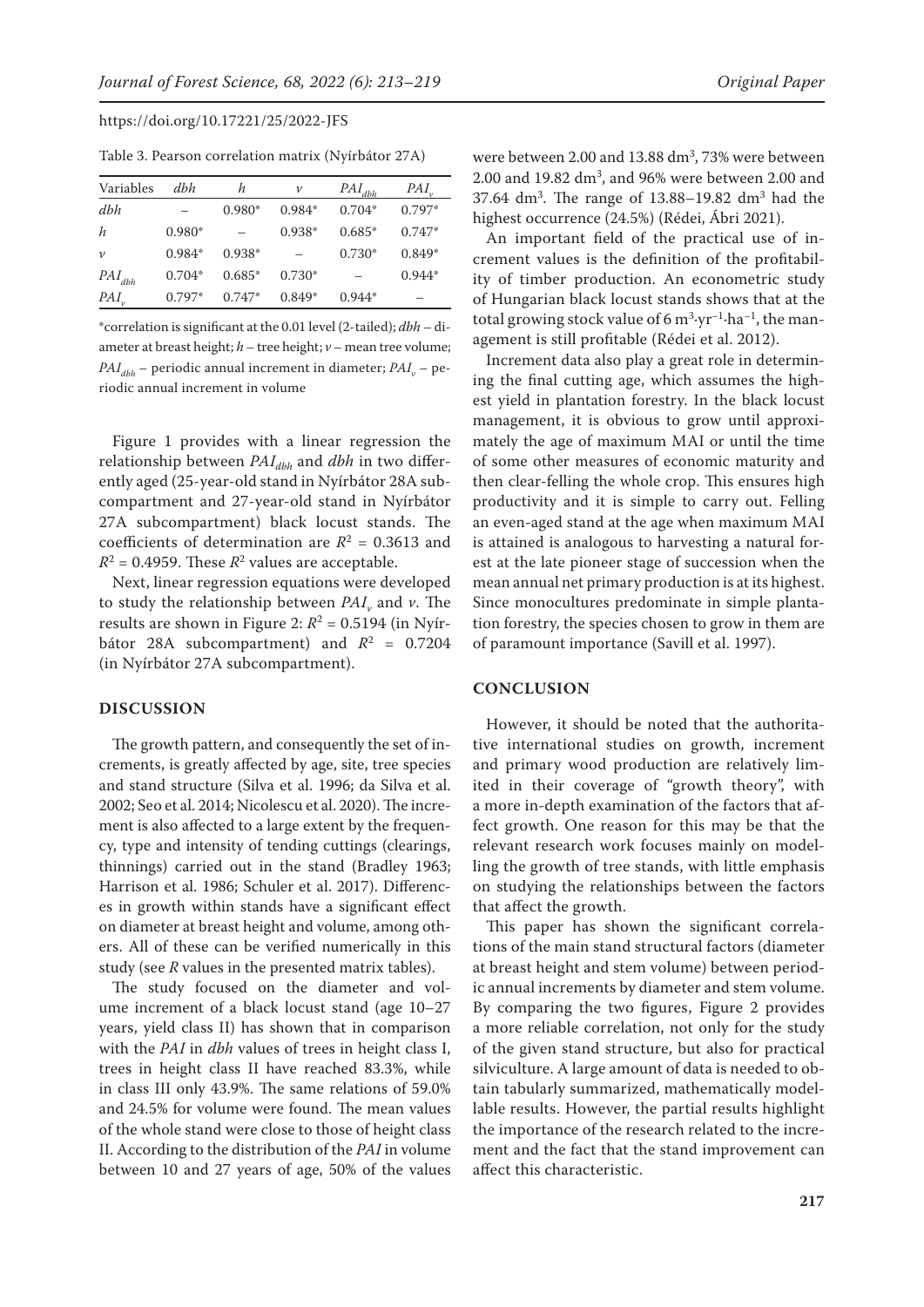## **REFERENCES**

Ábri T., Keserű Z., Borovics A., Rédei K., Csajbók J. (2022): Comparison of juvenile, drought tolerant black locust (*Robinia pseudoacacia* L.) clones with regard to plant physiology and growth characteristics in eastern Hungary: Early evaluation. Forests, 13: 292.

Assmann E. (1961): Waldertragskunde: Organische Produktion, Struktur, Zuwachs und Ertrag von Waldbeständen (Vol. 1). München, BLV Verlagsgesellschaft: 490. (in German)

Avery T.E., Burkhart H.E. (2015): Forest Measurements. 5th Ed. Long Grove, Waveland Press: 456.

Böhm C., Quinkenstein A., Freese D. (2011): Yield prediction of young black locust (*Robinia pseudoacacia* L.) plantations for woody biomass production using allometric relations. Annals of Forest Research, 54: 215–227.

Bradley R.T. (1963): Thinning as an instrument of forest management. Forestry: An International Journal of Forest Research, 36: 181–194.

Clutter J.L., Fortson J.C., Pienaar L.V., Brister G.H., Bailey R.L. (1983): Timber Management: A Quantitative Approach. New York, John Wiley & Sons: 333.

Da Silva R.P., Dos Santos J., Tribuzy E.S., Chambers J.Q., Nakamura S., Higuchi N. (2002): Diameter increment and growth patterns for individual tree growing in Central Amazon, Brazil. Forest Ecology and Management, 166: 295–301.

DeGomez T., Wagner M.R. (2001): Culture and use of black locust. HortTechnology, 11: 279–288.

Enescu C.M., Danescu A. (2013): Black locust (*Robinia pseudoacacia* L.) – An invasive neophyte in the conventional land reclamation flora in Romania. Bulletin of the Transilvania University of Brasov, Series II: Forestry, Wood Industry, Agricultural Food Engineering, 6: 23.

FAO (2020): Global Forest Resources Assessment 2020 Report – Hungary. Rome, FAO: 57.

Grünewald H., Böhm C., Quinkenstein A., Grundmann P., Eberts J., von Wühlisch G. (2009): *Robinia pseudoacacia* L.: A lesser known tree species for biomass production. Bio-Energy Research, 2: 123–133.

Harrison W.C., Burk T.E., Beck D.E. (1986): Individual tree basal area increment and total height equations for Appalachian mixed hardwoods after thinning. Southern Journal of Applied Forestry, 10: 99–104.

HMS (2022): Hungarian Meteorological Service. Available at: https://met.hu/omsz/tevekenysegek/adattar/ (Accessed Jan 10, 2022).

Járó Z., Lengyel G. (1988): Stand establishment. In: Keresztesi B. (ed.): The Black Locust. Budapest, Akadémiai Kiadó: 87–115.

Keserü Z., Borovics A., Ábri T., Rédei K.M., Lee I.H., Lim H. (2021): Growing of black locust (*Robinia pseudoacacia* L.) candidate cultivars on arid sandy site. Acta Silvatica et Lignaria Hungarica, 17: 51–61.

- Keresztesi B. (1988): The Black Locust. Budapest, Akadémiai Kiadó: 196.
- Lange C.A., Knoche D., Hanschke R., Löffler S., Schneck V. (2022): Physiological performance and biomass growth of different black locust origins growing on a post-mining reclamation site in eastern Germany. Forests, 13: 315.

Lorey T. (1878): Die mittlere Bestandeshöhe. Allgemeine Forst- und Jagdzeitung, 54: 149–155. (in German)

Mantovani D., Veste M., Freese D. (2014): Black locust (*Robinia pseudoacacia* L.) ecophysiological and morphological adaptations to drought and their consequence on biomass production and water–use efficiency. New Zealand Journal of Forestry Science, 44: 29.

Manzone M., Bergante S., Facciotto G. (2015): Energy and economic sustainability of woodchip production by black locust (*Robinia pseudoacacia* L.) plantations in Italy. Fuel, 140: 555–560.

Moser A., Rötzer T., Pauleit S., Pretzsch H. (2016): The urban environment can modify drought stress of small–leaved lime (*Tilia cordata* Mill.) and black locust (*Robinia pseudoacacia* L.). Forests, 7: 71.

Moser A., Uhl E., Rotzer T., Biber P., Caldentey J.M., Pretzsch H. (2018): Effects of climate and drought events on urban tree growth in Santiago de Chile. Ciencia e Investigación Agraria, 45: 35–50.

Nicolescu V.N., Hernea C., Bakti B., Keserü Z., Antal B., Rédei K. (2018): Black locust (*Robinia pseudoacacia* L.) as a multi-purpose tree species in Hungary and Romania: A review. Journal of Forestry Research, 29: 1449–1463.

Nicolescu V.N., Rédei K., Mason W.L., Vor T., Pöetzelsberger E., Bastien J.C., Brus R., Benčať T., Đodan M., Cvjetkovic B., Andrašev S., La Porta N., Lavnyy V., Mandžukovski D., Petkova K., Roženbergar D., Wąsik R., Mohren G.M.J., Monteverdi M.C., Musch B., Klisz M., Perić S., Keça L., Bartlett D., Hernea C., Pástor M. (2020): Ecology, growth and management of black locust (*Robinia pseudoacacia* L.), a non-native species integrated into European forests. Journal of Forestry Research, 31: 1081–1101.

Quinkenstein A., Freese D., Böhm C., Tsonkova P., Hüttl R.F. (2012): Agroforestry for mine-land reclamation in Germany: Capitalizing on carbon sequestration and bioenergy production. In: Nair P.K.R., Garrity D. (eds): Agroforestry – The Future of Global Land Use. Advances in Agroforestry, Vol 9. Dordrecht, Springer: 313–339.

Rédei K. (1984): Akácosok nevelése. In: Váradi G. (ed.): Fatermesztési Műszaki Irányelvek. IV. Erdőnevelés. Budapest, Agroinform Kiadó: 26–29. (in Hungarian)

Rédei K., Ábri T. (2021): Increment analysis in black locust (*Robinia pseudoacacia* L.) stand – A case study. International Journal of Horticultural Science, 27: 106–109.